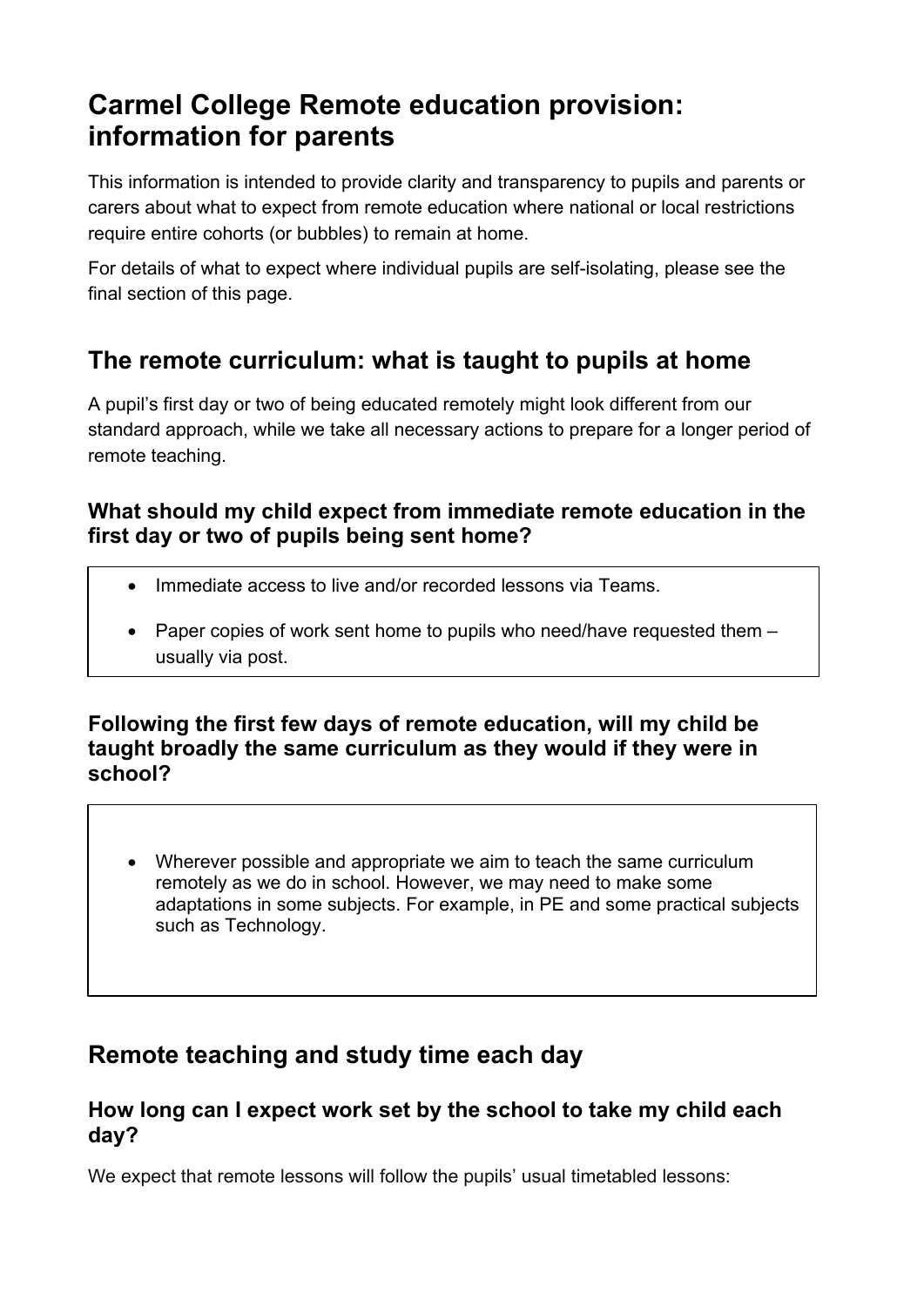| Key Stages 3 and 4 | Five *lessons a day as per the pupil's<br>timetable.                                                                                              |
|--------------------|---------------------------------------------------------------------------------------------------------------------------------------------------|
| Key Stage 5        | Depends on the number of subjects<br>taken. All timetabled lessons, either<br>live or recorded, will be online as per<br>the Student's timetable. |

\*Lessons will last approximately 45 minutes to allow time for teaching and independent work

# **Accessing remote education**

#### **How will my child access any online remote education you are providing?**

Lessons and assignments will be set via Microsoft Teams.

### **If my child does not have digital or online access at home, how will you support them to access remote education?**

We recognise that some pupils may not have suitable online access at home. We take the following approaches to support those pupils to access remote education:

We will liaise with parents/carers through the Pastoral Team to establish who needs additional support to access remote learning. This may include:

- issuing laptops
- issuing dongles for 4G access
- accessing additional phone Data through DfE grants
- sending home paper copies
- support with returning completed work.

Should you require more information please contact your child's Pastoral Learning Manager (PLM).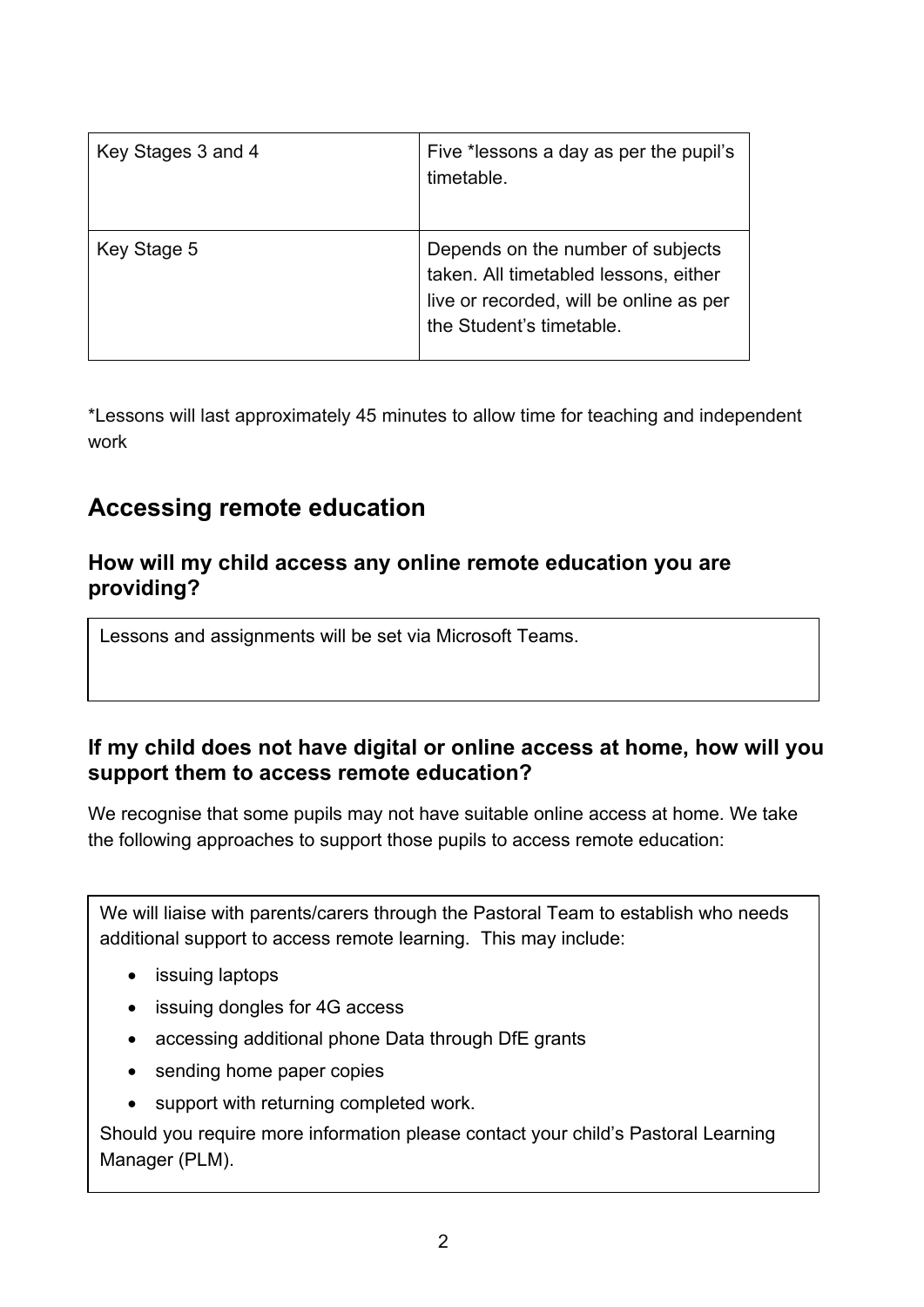## **How will my child be taught remotely?**

We use a combination of the following approaches to teach pupils remotely:

live teaching (online lessons)

.

- recorded teaching (e.g. video/audio recordings made by teachers)
- printed paper packs produced by teachers (e.g. workbooks, worksheets)
- textbooks and reading books pupils have at home
- commercially available websites supporting the teaching of specific subjects or areas, including video clips or sequences.

## **Engagement and feedback**

#### **What are your expectations for my child's engagement and the support that we as parents and carers should provide at home?**

- We expect that pupils engage with the on-line learning provided by their teachers, whenever possible, at the day/time of their timetabled lesson.
- We expect that all work and assignments set will be completed to the best standard commensurate with a pupil's ability.
- We would appreciate parental backing in setting routines and ensuring that pupils are accessing remote learning/provision.

#### **How will you check whether my child is engaging with their work and how will I be informed if there are concerns?**

- Engagement records will be kept by teachers and monitored weekly by Curriculum Leaders/Pastoral Learning Managers.
- Any concerns identified will be discussed/shared with Parents/Carers by the Pastoral Team - usually via parent text/phone call/emails.